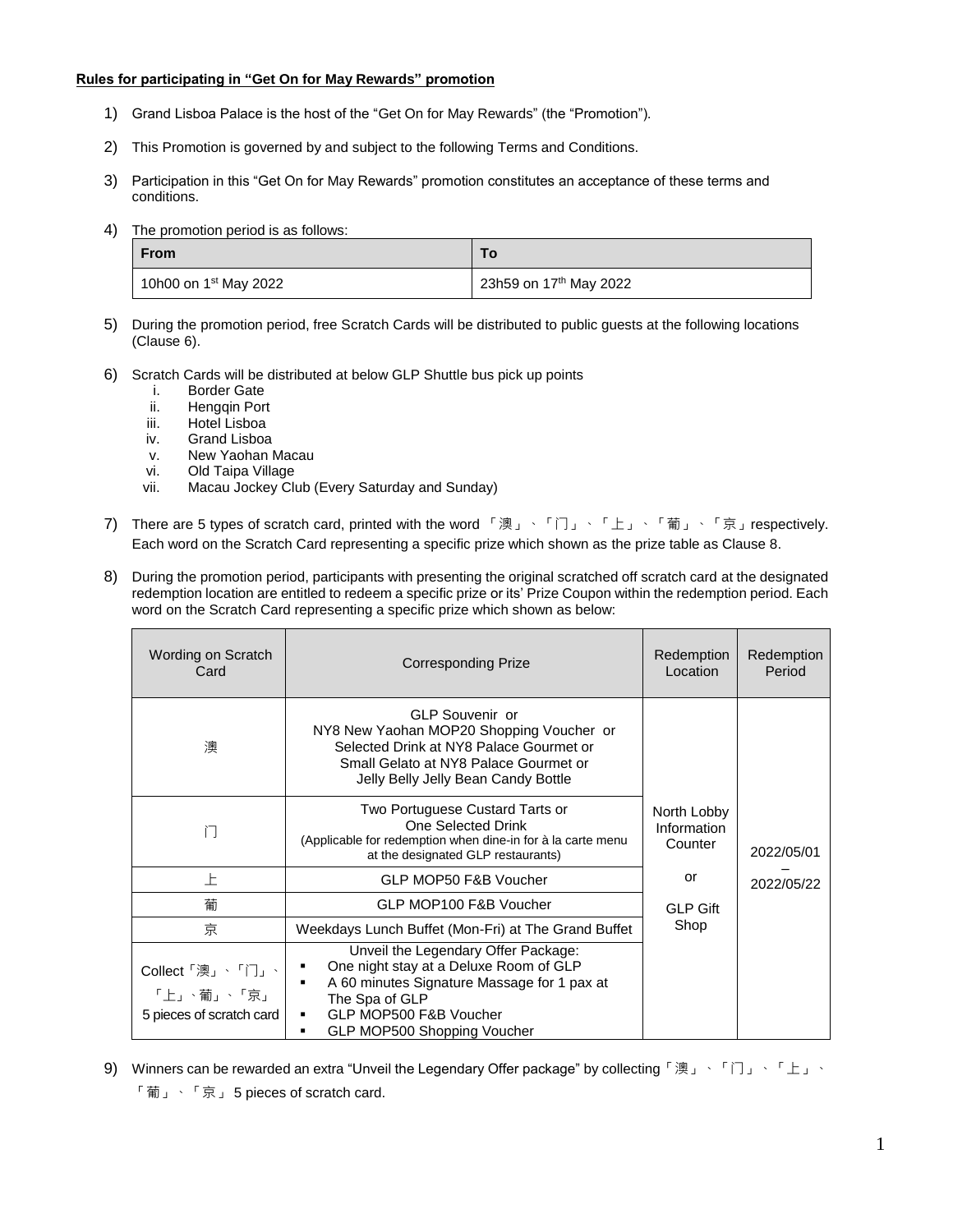#### **Terms and Conditions of "Get On for April Rewards" at Grand Lisboa Palace**

- 10) The vouchers, coupons and gift certificates that mentioned in above prize table (Clause 8), hereafter called "Prize Coupon".
- 11) All Scratch Cards, Prize Coupons (including but not limited to vouchers, coupons and gift certificates) of this promotion are issued by and remain the property of Grand Lisboa Palace ("GLP"); it will not be accepted or replaced if lost, damaged or stolen.
- 12) All GLP, SJM and participated tenants' employees are ineligible to participate in the Campaign and shall be ineligible for any prize covered herein. If an individual under the age of 18 wins a prize, the prize will be awarded to his/her parent or legal guardian.
- 13) All Prize Coupons must be used on or before the expiry date specified on the Prize Coupon. Expired Prize Coupons are invalid.
- 14) Each scratch card can only be redeemed once. The scratch card that already used for prize redemption will be stamped before returned to the winner.
- 15) The scratch cards that used for prize redemption of "Unveil the Legendary Offer package" will be collected upon redemption.
- 16) The use of Prize Coupon is subject to availability of the products, operating hours, reservation policy and seating availability of the designated restaurants or shops. GLP accepts no liability if reservation cannot be made or prize cannot be redeemed before the expiry date.
- 17) All Rewards/gifts/prizes listed on Scratch Card are available while stocks last. GLP and the participating shops reserve the right to substitute the prize with an alternative prize of similar value.
- 18) GLP accepts no liability for any loss or damage whatsoever or howsoever caused directly or indirectly by the quality of relevant goods given out by the supplier.
- 19) Prize Coupon is only applicable to the GLP restaurant or shop specified on the Prize Coupon.
- 20) Prize Coupon cannot be used on Blackout dates.
- 21) Only one coupon can be used per transaction and any unused balance of the voucher cannot be redeemed for cash.
- 22) The original Prize Coupon must be presented and cannot be used in conjunction with other offer or discount.
- 23) The Prize Coupon cannot be transferred, resold, exchanged for cash or used to purchase any other products or services. Any unused value will be forfeited.
- 24) Any additional spending must be settled by cash, credit card or E-payment.
- 25) Scratch Card and Prize Coupon suspected of being tampered with, obtained fraudulently or unlawfully shall be invalid.
- 26) GLP reserves the right in its sole discretion to disqualify any individual who jeopardizes or attempts to jeopardize the fairness, security or proper operation of the Campaign.
- 27) By participating in this Campaign, each participant authorizes GLP to process, including to collect, use and store his/her personal data collected in connection with his/her participation in this Campaign for the purposes of this Campaign and for direct marketing.
- 28) By participating in this Campaign, each participant accepts Grand Lisboa Palace's privacy policy, available at https://www.grandlisboapalace.com.
- 29) GLP reserves the right to suspend or terminate this offer and amend the terms and conditions without prior notice. In case of any disputes, the decision of GLP shall be final and conclusive.
- 30) These Terms and Conditions are governed by and construed in accordance with the laws of Macau SAR. In case of any discrepancy between the English and Chinese versions, the English version shall prevail.